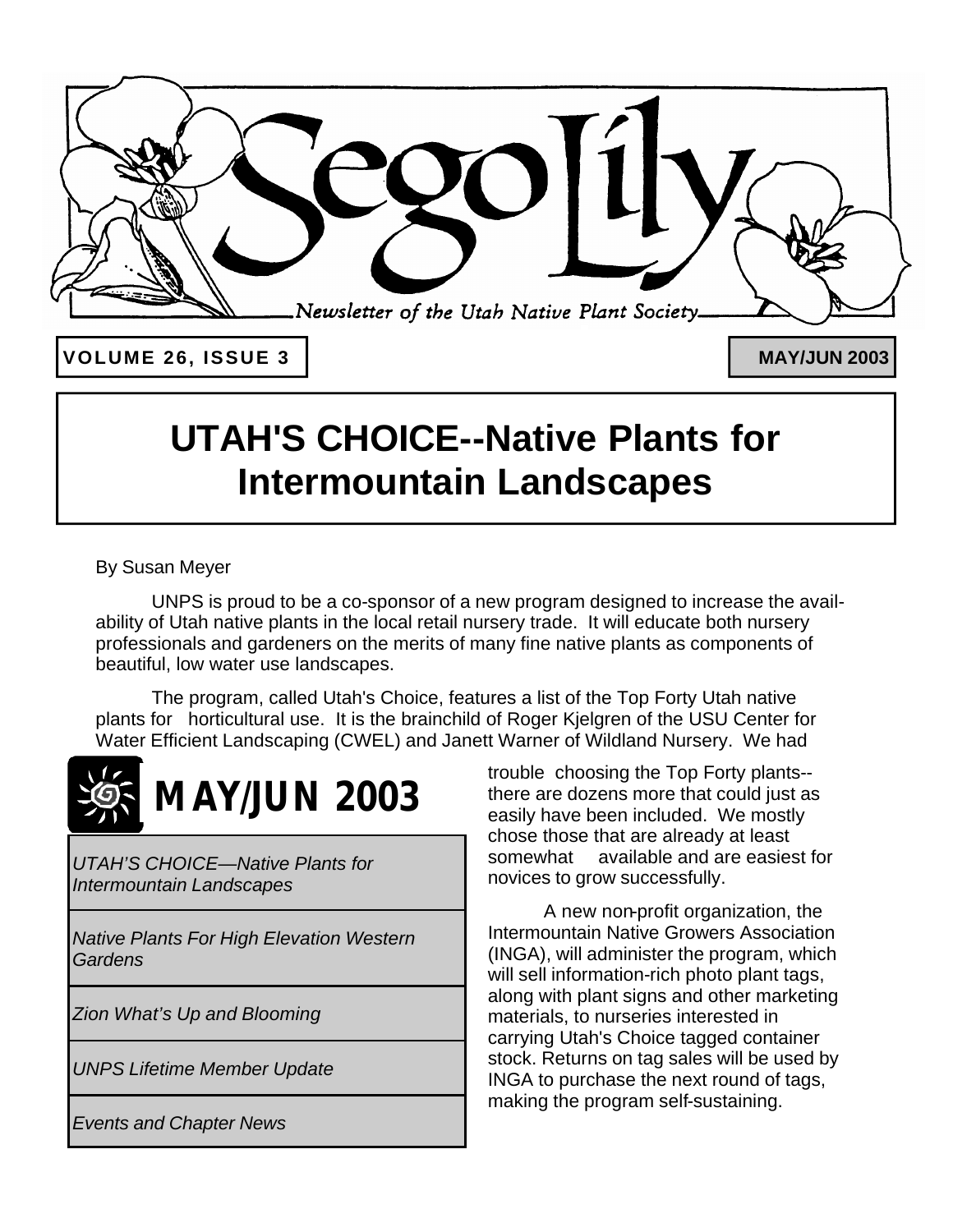UNPS and INGA are partnering with CWEL and the Utah Botanic Garden to jumpstart the program this summer. The kick-off event will be the unveiling of the Utah's Choice educational and marketing package at the Third Annual Native Plant Symposium at Utah State University on May 30. Tagged plants should start appearing in some local nurseries in early June.

If you are a nursery professional and are interested in learning more about the Utah's Choice program, as well as how your nursery can participate, please contact Janett Warner at (435) 527-1234. If you are a gardener who would like to be able to purchase a variety of Utah native plants, tagged with pictures and cultural information, let your favorite retail nursery know about this program--ask for Utah's Choice!





## **UNPS ON-LINE STORE**

UNPS now has an on-line store through which current members can renew their memberships (you can still do it the old fashioned way too!) or new members can join. You can also purchase posters or buy Bill Gray's Cyberflora CD, a valuable and informative electronic guide to the flora of the central Wasatch front. UNPS members receive a 10% discount on poster/CD purchases. Donations in support of any of our programs can also be made through the store just go to www.unps.org and click on Store.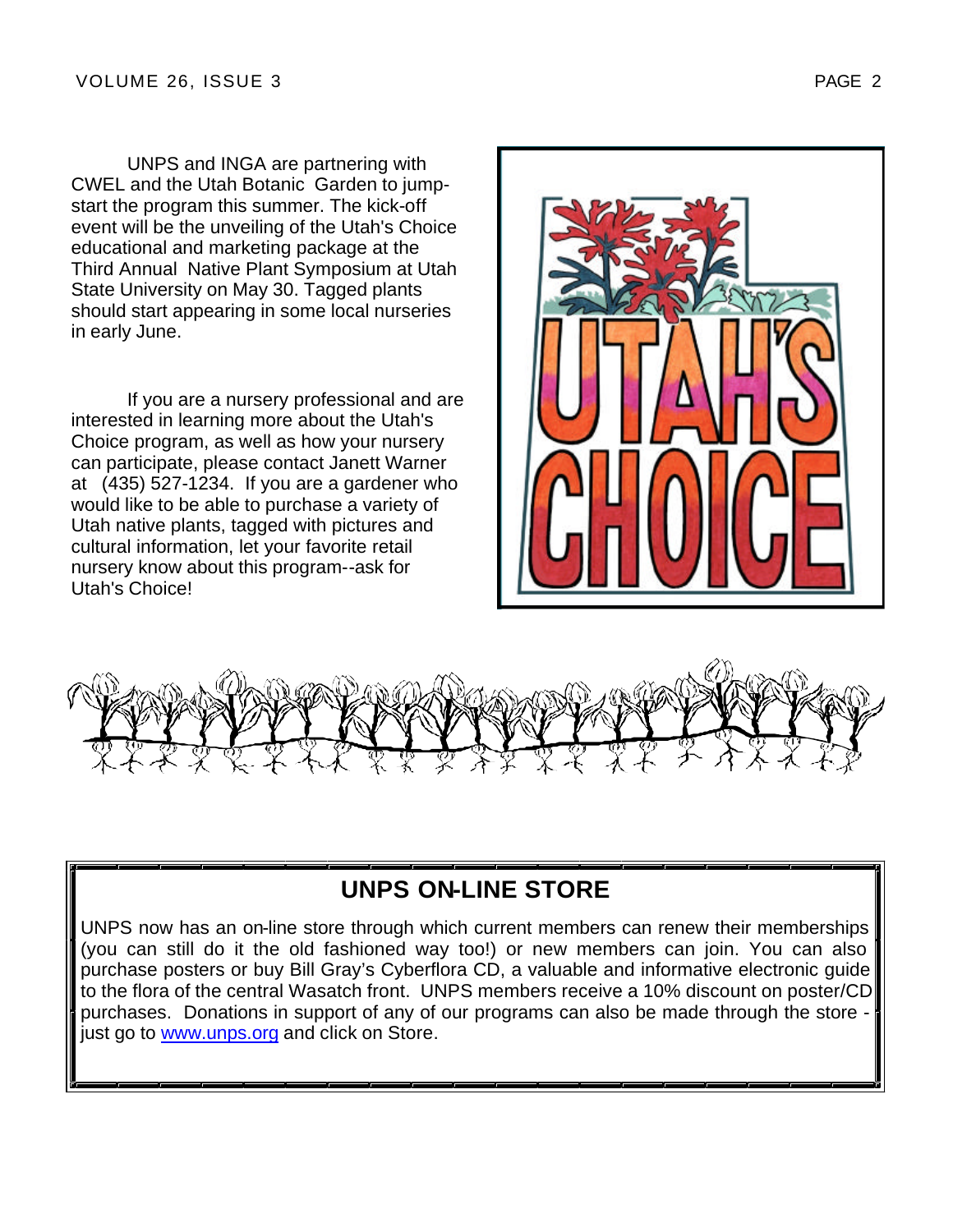## **New** *Native Plants For High Elevation Western Gardens* **Book**

In May 2003, Fulcrum Press will release "Native Plants for High-Elevation Western Gardens" by former Arboretum at Flagstaff horticulturist Janice Busco and Arboretum Executive Director Dr. Nancy Morin. With water conservation and fire management through appropriate landscaping practices high on the list of western regional concerns, this book is an essential resource for landscape planning and gardening in the highaltitude regions of the American West. Landscape architects, restorationists, planners, native plant nurseries and gardeners will all benefit from this collection of information on plants from the Arboretum at Flagstaff's native plant collection.



Photo By Susan Meyer

"Native Plants for High-Elevation Gardens" includes beautiful color photographs of the 150+ featured native perennial species (taken by Dr. Eugene Balzer of Northern Arizona University), as well as plant descriptions for each species that include a discussion of the plant's natural history, outstanding features and cultivation. The book highlights Colorado Plateau and Intermountain West highlands native plants that grow in USDA Zones 1-8 at elevations between 4000 and 12,000' and details how to select and combine them, and how to successfully plant, establish and care for them.

Published by Fulcrum Press in partnership with The Arboretum at Flagstaff, and funded by grants from the National Fish and Wildlife Foundation and the Stanley Smith Horticultural Trust, "Native Plants for High-Elevation Western Gardens" is an authorative guide that details each plants outstanding features; growth form and shape; flower color

and form; season of bloom; pollinators and wildlife; light, water and soil requirements; traditional uses by settlers and Native Americans; landscape uses; care and maintenance, propagation methods and recommendations for eye-catching and functional plant combinations.

For further information, or to order this book, contact Fulcrum Publishing at:

http://www.fulcrum-gardening.com/html/native\_plants.html.

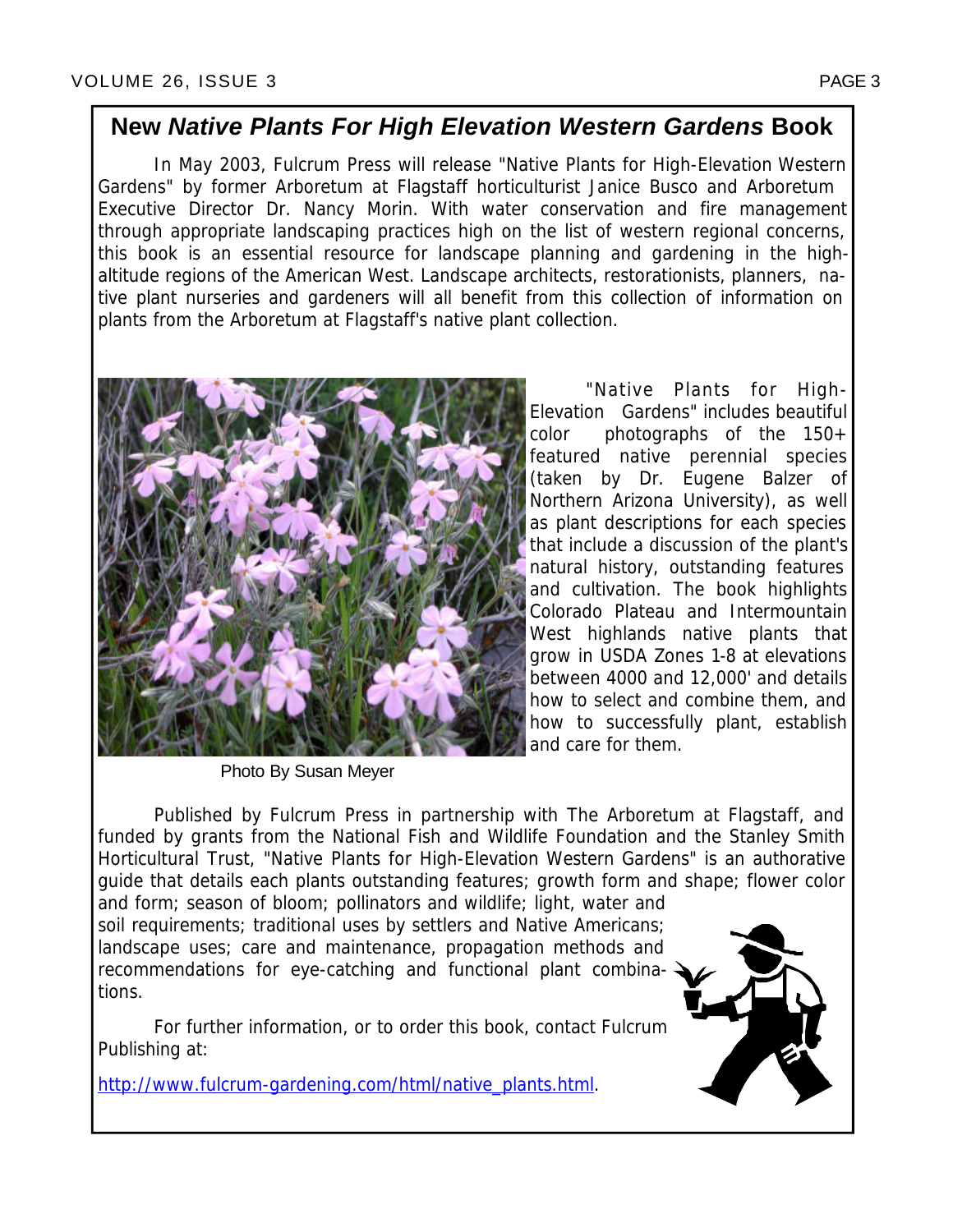### **ZION WHAT'S UP AND BLOOMING**

For the third consecutive year, UNPS is hosting Margaret Malm's "Zion National Park: What's up -- and blooming?" news/articles. These will be published more or less weekly throughout April and May (depending on the length of the spring blooming season). Go to www.unps.org and click on Zion. Photographs of many of the plant species organized by flower color are available on-line.





Members are encouraged to consider joining the growing ranks of lifetime Utah native plant advocates (see the January/February 2003 newsletter for all of the reasons why). To become a lifetime member, you can send a check for \$250 to: Utah Native Plant Society, P.O. Box 520041, Salt Lake City UT 84152-0041 or go to our web site at www.unps.org and click on Store and then Membership (Renewal or New) Application and scroll down to "Lifetime" and click on the Add to Cart button.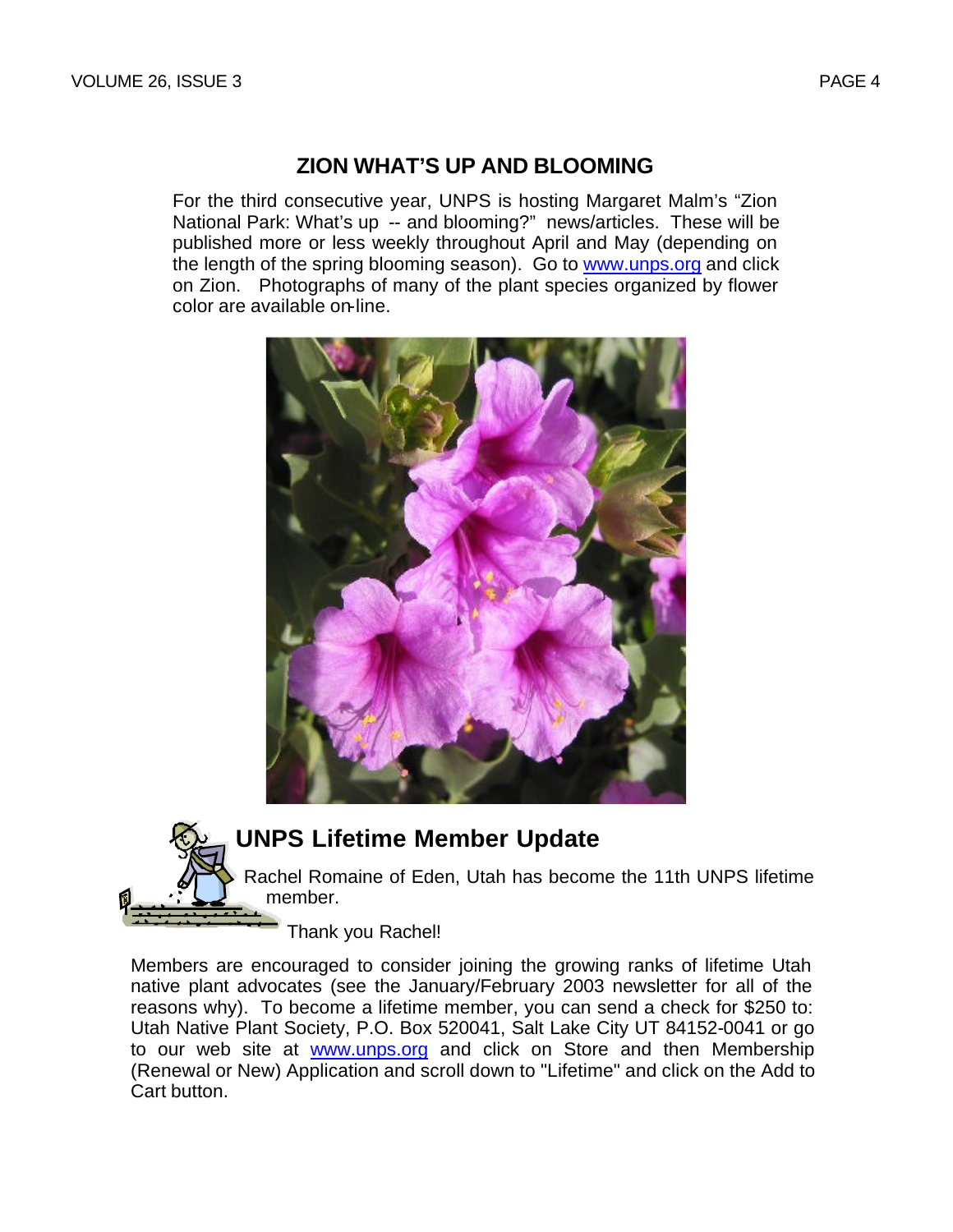X T E N S I O N







### and Water Efficient Landscaping Field Day

### Friday, May 30, 2003 from 8:30 a.m. - 4:00 p.m.

\*\*8:30 a.m.- Roger Kjelgren, Horticulture Professor at Utah State University and Director of the Center for Water Efficient Landscaping. Roger will show you how to convert a traditional landscape into one that uses less water. The use of native and drought adapted plants and more efficient irrigation systems will be discussed.

9:30 a.m. - Susan Mever, Plant Ecologist at the U.S. Forest Service Federal Shrub Sciences Lab and has been working with native plants since 1970. Susan will introduce the 'Utah's Choice Native Plants' program. This program will highlight the top Utah native plant species selected by native plant producers, researchers, and enthusiasts throughout the state.

10:30 a.m. - David Salman, President of Santa Fe Greenhouses, Inc./ High Country Gardens catalog. David will talk about his favorite, colorful native plants and popular introductions for this year. Also, hear about his years of experience in marketing native plants and how drought tolerant species are being accepted throughout the country.

11:30 a.m. - Bill Varga, Director of the Utah Botanical Center and over 30 years experience with Utah native plants. After hearing from Susan and David about desirable native plant species, Bill will give you ideas for designing your landscape with native plants. He will talk about plant associations and how to use this concept effectively in creating your design.

\*\* The four morning presentations will be held in the main auditorium at Utah State University Eccles Conference Center (the building just to the south of the Ag Science Building).

12:30 - 1:30 p.m. - A box lunch will be provided as part of the registration fee at the USU Greenville Research Farm (1800 N. 800 E., Logan, Utah)

1:30 - 4:00 p.m. - Talk with researchers at the USU Greenville Research Farm about current projects on alternative turfgrass species, herbaceous perennial and woody plant water use, and native plant production.

For further information contact Lori Johnson at USU at 435-797-2255.

|                                                                                        | Registration Form for the Symposium: \$20.00 per person. |       |     |
|----------------------------------------------------------------------------------------|----------------------------------------------------------|-------|-----|
| Name                                                                                   | Organization                                             |       |     |
| Address                                                                                | City                                                     | State | Zip |
| Number to Attend                                                                       | <b>Total Payment Enclosed</b>                            |       |     |
| Send to: Lori Johnson, Utah State University, Plants, Soils, and Biometeorology Dept., | 4820 Old Main Hill, Logan, UT. 84322-4820                |       |     |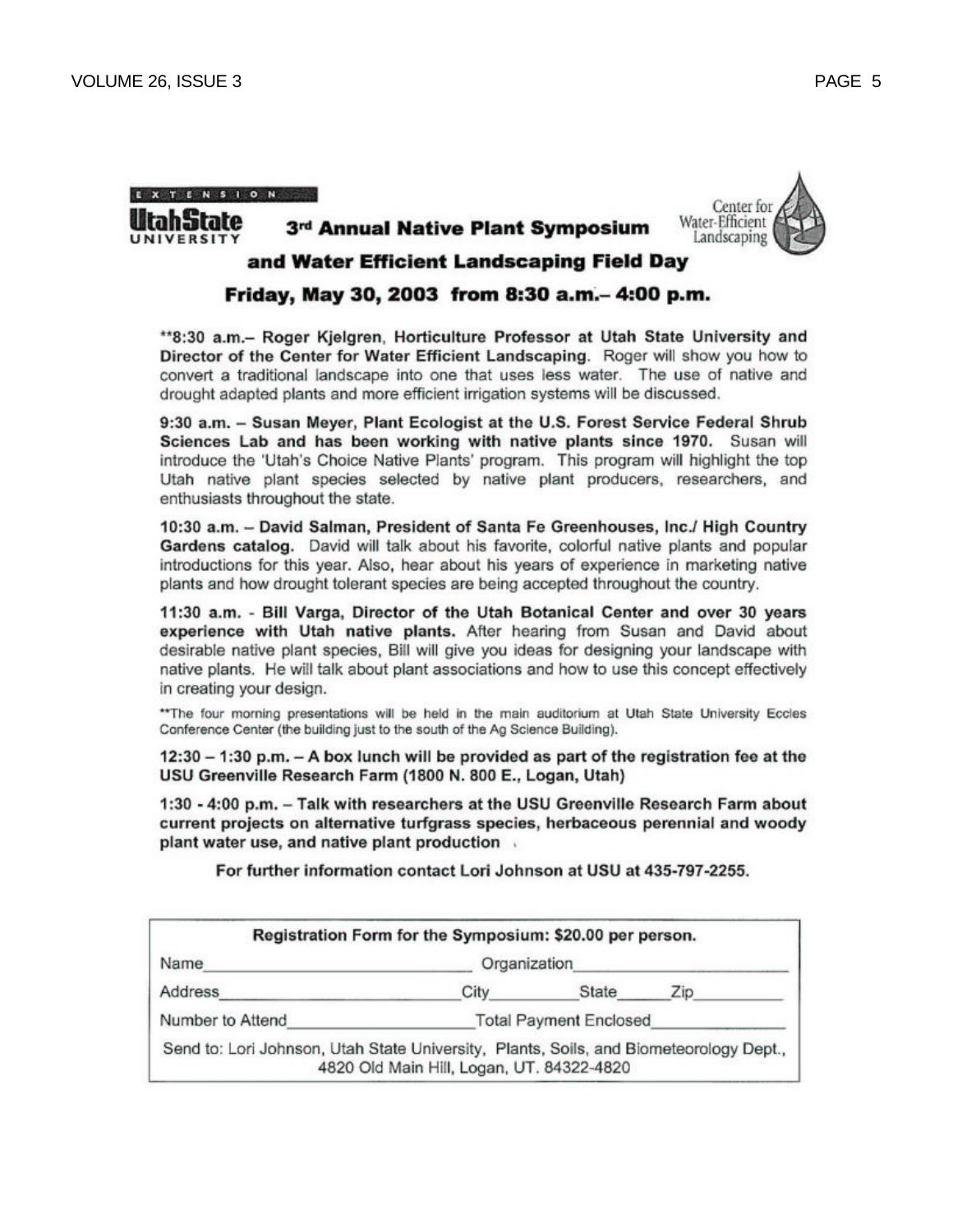

# **Events and Chapter News**

### **Cache Valley**

On June 21, we are co-sponsoring a garden tour focusing on water-wise gardening and landscaping. We need gardens/landscapes for the tour. We are looking for both mature and works-inprogress. If you want to share your garden or know of a good candidate in Cache Valley please let Steve Ripple (UNPS) steveripple@attbi.com 435-752-2732 or<br>Tami Coleman (Master Gardener) (Master Gardener) petetami@hotmail.com (435) 258-0303 know about it.

UNPS-Cache and the Intermountain Herbarium are pleased to announce a 2-session spring course on identifying common mushrooms.



**Details:** Class has a lab session on Saturday, May 10, from 9 to 10:30am. Michael Piep will be leading the session, which will focus on the basic structures and characteristics of major groups of fungi. A manual with keys will be provided, as well as material for study with microscopes. If the 9am session is filled, another session may be held in the early afternoon. This part of the class will take

place at the Intermountain Herbarium, in the basement of the Junction on the USU campus.

The second session, open ONLY to those who attend the lab session, is a field trip to see and identify fungi in the local area on Saturday, May 17. Pre-registration is REQUIRED. Contact the Intermountain Herbarium (Ali) at ali@biology.usu.edu or at 797-0061 to register. The cost is \$6 for UNPS members, \$8 for nonmembers. Michael Piep is also available to answer questions at fungi@biology.usu.edu or the Herbarium phone listed above.

### **Southern Utah**

On Saturday morning, April 27, Jason Alexander (PhD candidate in botany and studying the Astragalus), will take our group on a trip on the Chinle Trail in Zion N. P. to see the Shivwits Milkvetch. He is doing a search for this rare plant, and has already increased the size of the known population by many times. Meet at the Chinle trailhead at 9:30 AM.

Jason has also agreed to take our group on a walk to see, enjoy, and learn about the hanging garden plants in Zion. This will be around mid-to-late May, on a Saturday, but the exact date has not yet been decided. Check with us in a few

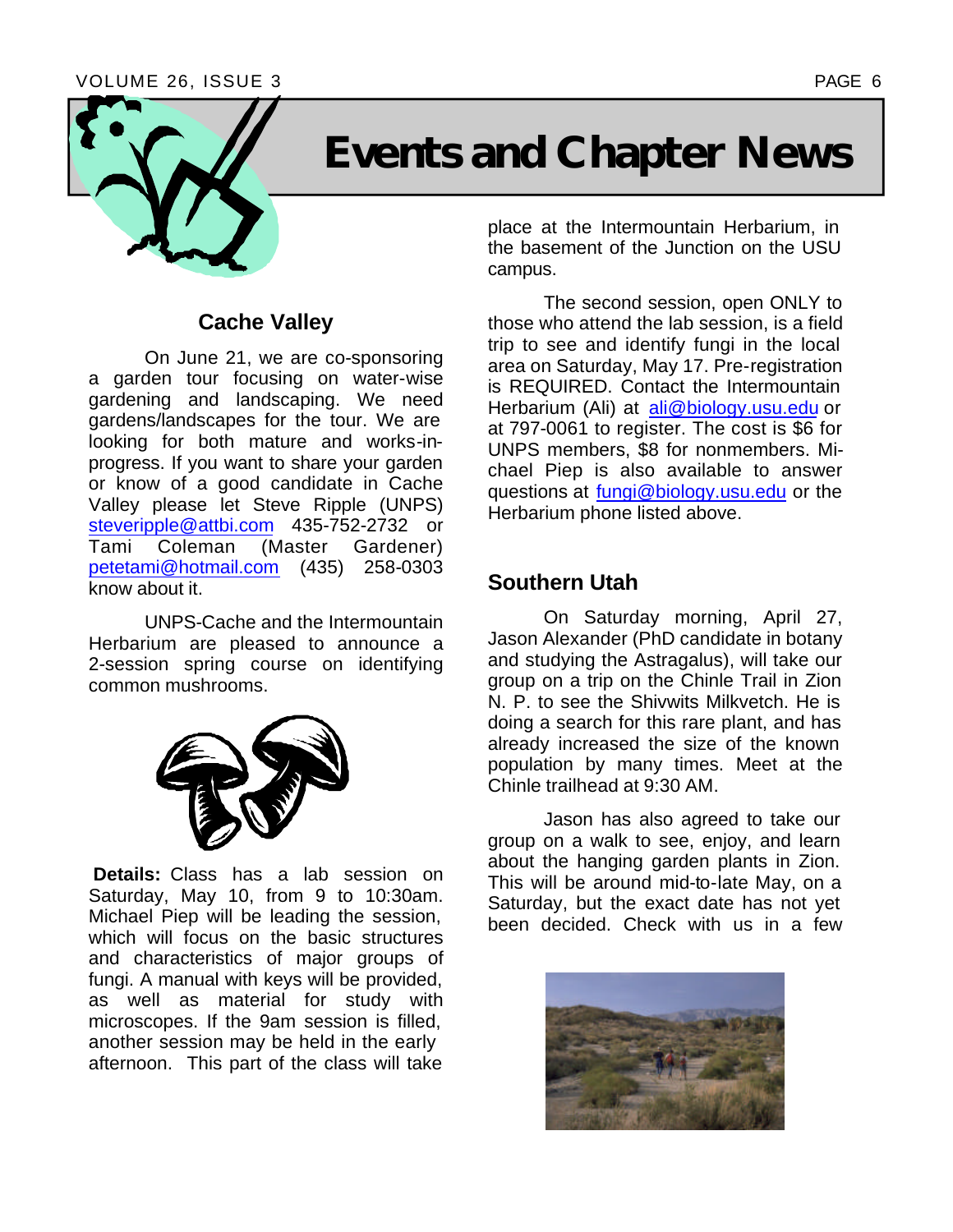### **Utah Valley**

At the chapter meeting February 21, election results were: Phil Allen, Chapter President; Susan Garvin, Vice-President; Celeste Kennard, Treasurer; Denise Van Keuren, Secretary.

Announcements were made for a propagation workshop March 8, a field trip looking for Beckwith's Violet in late April, a plant sale at the Provo Farmer's Market in May, a work party for a new Heritage Garden in Salt Lake county May 15, a library xericaping work party in late May, and a field trip focusing on prickly pear bloom in mid-June. Contact Susan Meyer at semeyer@xmission.com for information

on garden work-parties or the web seed exchange proposal.

Updates: Twenty people participated in the plant propagation workshop. The violet field trip, led by Robert Fitts, was attended by about ten people, who got to see the rare Beckwith's violet in white and purple bloom in mixed sagebrush and

oakbrush near Fork, along with Utah Ladyfinger Astragalus, the bright yellow dogtooth-violet Erythronium. and several other species not yet blooming. With luck photos of the trip will be sent to the website. The next chapter meeting will be May 16, at the Federal Building, 88 West 100 North in Provo, with potluck starting at 6 p.m. and meeting at 7. Spanish Photo By Susan Meyer

Paul Ames will be leading a field trip to an area in the Tintic Mountains, focusing on the varied bloom colors of the prickly pear cactus there along with a wide range



other species in a pinyon-juniper community. The trip will be on Saturday May 31, starting at 10 a.m. from the parking lot of the new high school on Highway 6 in Eureka. After a drive, there will be a moderate-level hike of about 45 minutes to reach the site. Bring lunch, water, sun screen and bug repellent. Call Paul at (435) 433-6924 (evenings) for more details.

Kim Despain is going to hike to the Bristlecone Pine grove at the Price Canyon Recreation Area -Saturday, June 7, 2003. Any individual in the Utah Native Plant Society, or any one interested for that matter, is welcome to come and participate. The hike will start from the parking lot at the Price Canyon Recreation

> Area campground about 12:00 noon.

If you come from Provo or Salt Lake City, take Highway 6 as if going to Price. The turn off is 3 - 4 miles south of the top of Price Canyon. There is a sign on the west side of the road that reads: Price Canyon Recreation Area. If you are

coming from Price, the turn off is about 12 miles north of Price on Highway 6. The turnoff sign is on the west side of the highway. You can use a car to make the trip. The road from the turnoff to the campground is paved but narrow. Drive carefully. The road inside the campground is a well maintained dirt road.

The trail to the Bristlecone Pine grove is a 3 mile round trip hike. The trail is not steep. The hike is not strenuous but will take 2 - 4 hours. Kim will take it slow because he likes to take photographs. Information will be presented on the pines of Utah.